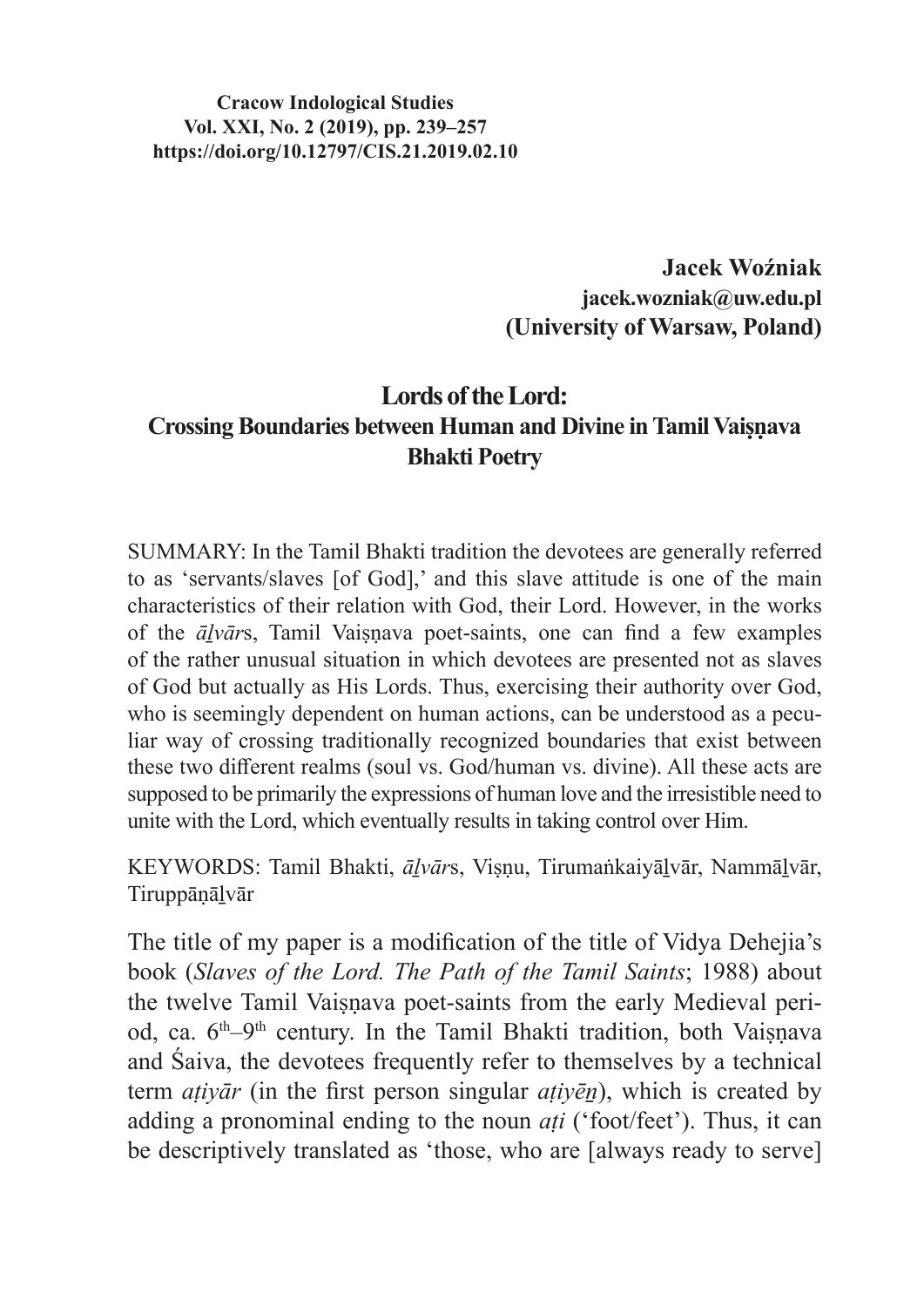at the [God's] feet', and the English equivalents most often used for this term are 'servants' or even 'slaves,' as Dehejia has put it.

The twelve canonized Tamil Vaisnava poet-saints, who are the best examples of such '[God's own] slaves', are known by the name *āḻvār*, which, traditionally, is supposed to mean 'the one who is immersed/ submerged/drowned/plunged [in the love of/for God]'. However, as argued by S. Palaniappan (Palaniappan  $2004$ ),<sup>1</sup> this word comes most probably not from the verbal root *āḻ* ('to sink, plunge, dive'; 'to be absorbed, immersed, overwhelmed'), but it derives from the verbal root *āḷ* ('to rule, reign over, govern'). Thus, the name *āḻvār* contrary to the traditionally and generally accepted etymology—should rather be read not as 'the one who is immersed,' but 'the one who rules; the ruler, Master, the Lord,' which exactly agrees with the name of the only woman-poet among the *āḻvār*s, who is known today as Āṇṭāḷ ('she who ruled').

It is interesting to note the shift in the name and hierarchical position of these Vaisnava poet-saints, who, while being 'slaves', at the same time are called by the Tamil Vaisnavas 'rulers/lords'. A few questions arise at this stage: How can slaves be called lords? And, more importantly, whose lords are they? Over whom do they actually rule?

In the Tamil poetry of the early Bhakti period one can find some interesting examples of this reversed situation, in which the devotees (who were supposed to be their Lord's slaves) play the role of lords of their God. Ruling over the Lord and exercising the authority over God can be understood as a peculiar way of crossing traditionally recognized boundaries existing between these two realms—of devotees perceived first of all in terms of slavery and of the divine being viewed as the Lord or Master of His slaves.

A. K. Ramanujan (Ramanujan 1993: 149) says that in Bhakti we can observe—to a certain degree—the breaking of different barriers (like those existing between castes, genders) and also some kind

<sup>&</sup>lt;sup>1</sup> Earlier, it was Friedhelm Hardy (Hardy 2001: 250–251) who probably was the first one to follow this line of argumentation.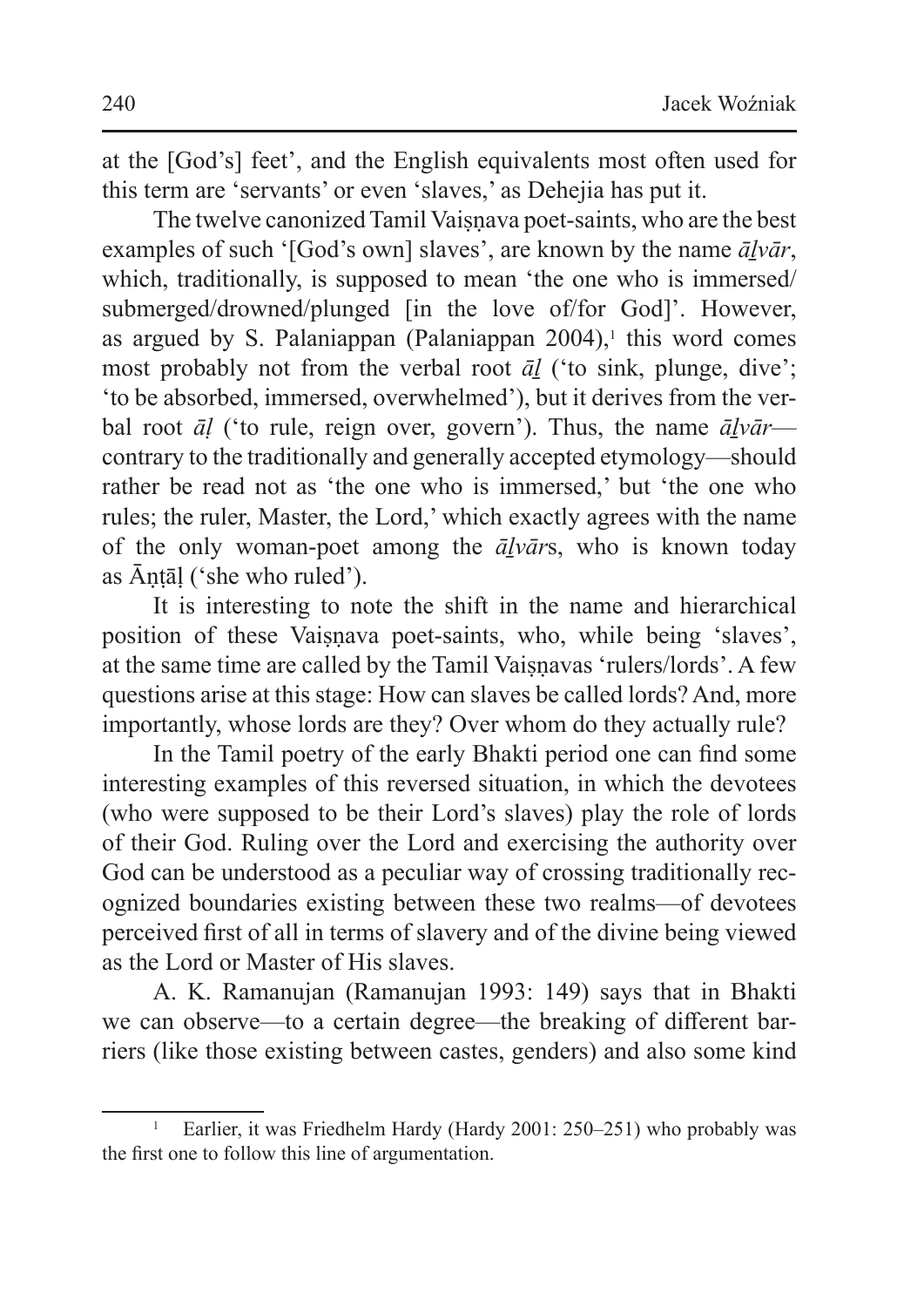of a neutralization of "any distinction between sacred and profane in time and space." Thus, he continues, "the array of lord and servant (…) is maintained but in reverse."

Some traces of such a reversed attitude of devotees becoming their God's lords can be found in a few stanzas by the *āḻvār*s in which devotees are shown as those who can somehow control their God. We can select at least six such situations in which the poets sing about: 1) possessing their God; 2) devouring and drinking Him; 3) the erotic relation with His body; 4) blackmailing Him; 5) their parental feelings towards Him; 6) enshrining Him in a place, etc. In all these situations the devotee, the true slave of the Lord, becomes the one who has some kind of power over God—from the rather inferior position he/she rises to the superior one.

## **1) Possessing Him**

Possession is mostly understood as a state in which, as is believed, God or an evil spirit enters the body of a human being and temporarily takes complete control over it. So the main image is that of God entering the human body.

Hardy (Hardy 1994: 517) says that possession, so characteristic of the shamanic cults and actually a very popular form of communication with the divine in the village Hinduism of South India, is an element that is rather absent in the Bhakti tradition, which he analyzes mostly in the form of ecstatic Kṛṣṇaism as practiced by the Bengali movement started by Caitanya  $(15<sup>th</sup>/16<sup>th</sup>$  cent.). As he writes (ibid.: 517),

 "cults of possession are, on the whole, associated with low-caste people and unrefined types of religion. Ecstatic Kṛṣṇaism, right from the beginnings […] has operated on a much higher social *niveau.* […] on the surface it might look as if the *bhakta* is possessed, but in reality it is the expression of a refined love towards an equally refined deity who has nothing to do with the vulgar cults of peasants."

However, as shown by Glenn Yocum (Yocum 1973), the shamanic practices which are closely related to the village religion and modes of worship of local Dravidian gods and goddesses played a very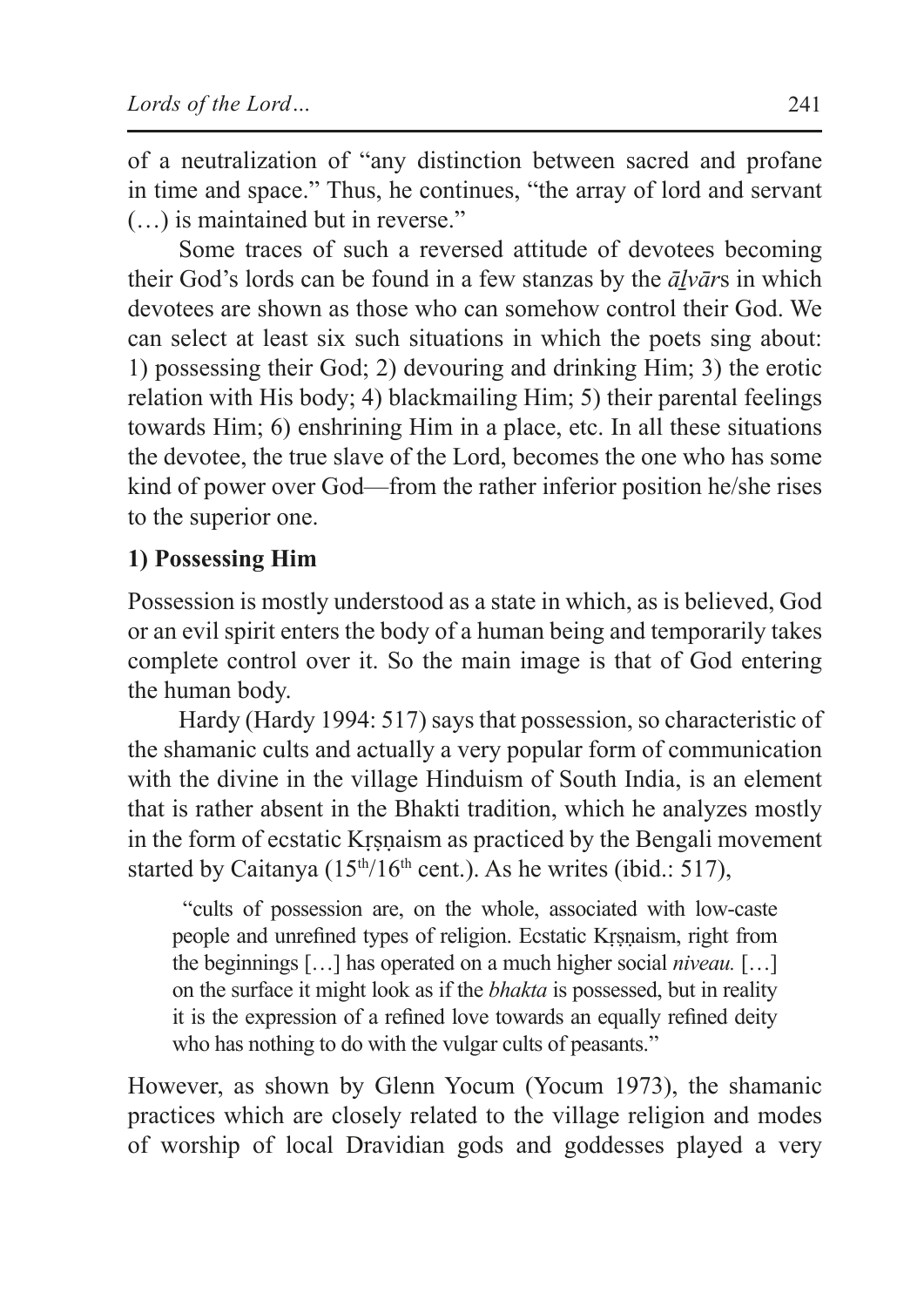important role in the emergence of the popular Bhakti in South India which took place almost one thousand years before the Caitanya era.

Whatever the conclusions of the theoretical disputes on the relation between the village shamanic cults and the Brahmin-dominated Bhakti movement might be, we can accept that at least some forms of village religion infiltrated the poems by the *āḻvār*s and are traceable in their works.

The idea of God residing in the human body is not unknown to Indian classical thought. We can trace it back to the Upaniṣadic teachings about the oneness of the *brāhman* and *ātman*. The essential part of this idea is found in the South Indian Vaisnava (both Pāñcarātric and Śrīvaiṣṇava) images of God Viṣṇu, who, in the form of *antaryāmin* ('the inner controller') dwells in the hearts/minds of His devotees. In the poetry of the *āḻvār*s we can find many examples of this image they quite frequently mention Visnu entering into and abiding in their heart/mind/soul or body (e.g. *Periya tirumoli* 1.6.7, 1.10.8, 2.5.7, 3.5.6, 5.2.3, 7.2.5, 7.5.6, 7.7.2, 8.9.4, 9.10.8).

However, the question of possession understood as the act of entering the human body by God is more complicated and has one more interesting dimension. Steven Paul Hopkins (Hopkins 2003: 150–151) notes that "God both possesses *and is possessed by* the devotee. In extraordinary moments of religious ecstasy, the normal hierarchical relation is reversed." We can add—the Lord (God) gets His lords (devotees) and becomes dependent on them. He who rules is now being ruled by others.

For example, Tirumaṅkaiyālvār in his *Periya tirumoli* 1.10.9 says:

*vantāy eṉ maṉam pukuntāy maṉṉi niṉṟāy nantāta koḻuñ cuṭarē eṅkaḷ nampī cintāmaṇiyē tiruvēṅkaṭam mēya entāy ini yān unai enrum vitēnē* (Kōpālayyar 2006: 193)<sup>2</sup>

<sup>&</sup>lt;sup>2</sup> I am using the edition of the *Periya tirumoli* by T. V. Gopal Iyer (Kōpālayyar 2006), in which sandhi rules are not applied in the printed text.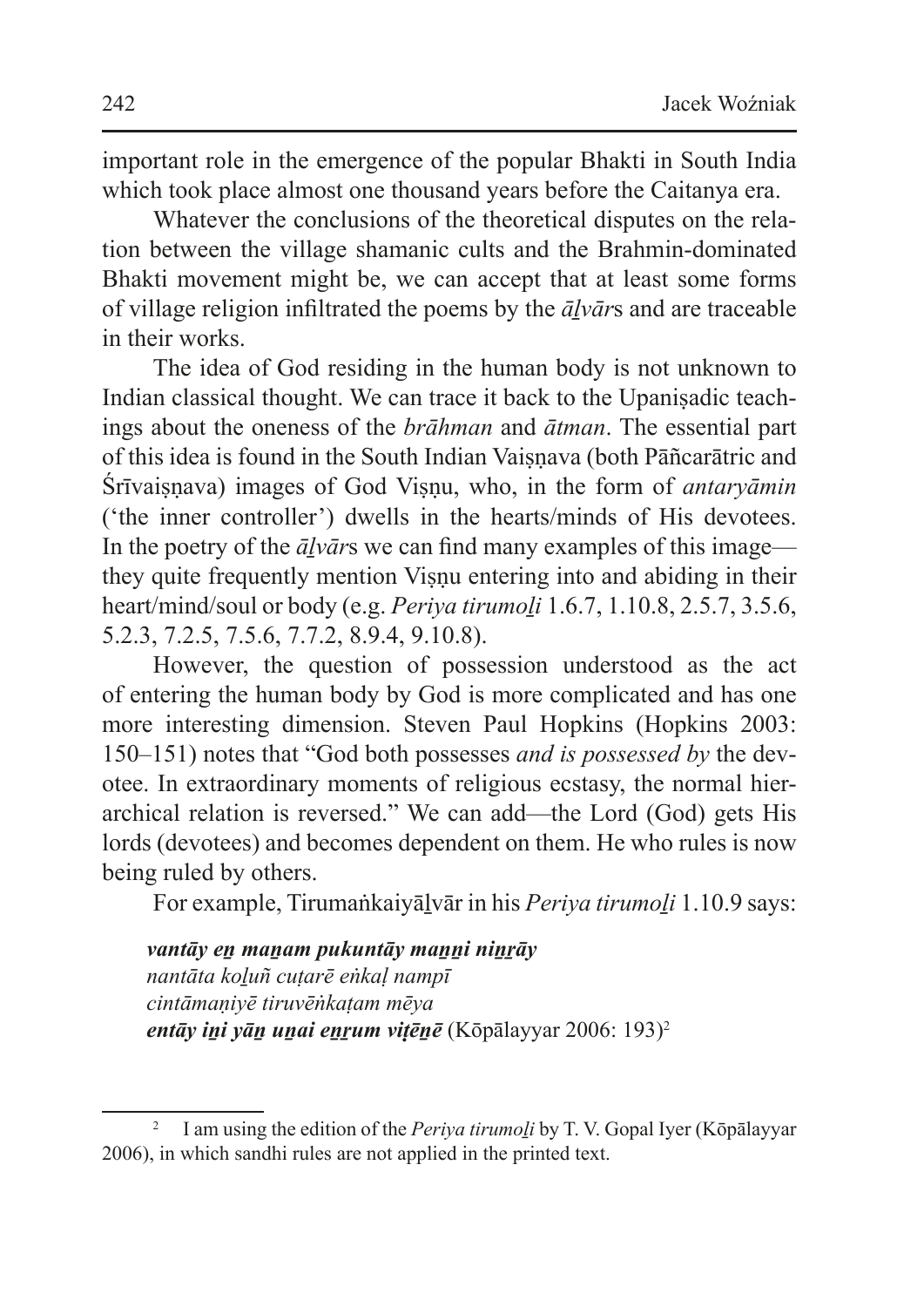**You came, entered my heart and stayed [there] forever.** O great unextinguished Flame! Our Lord! O wish-fulfilling Gem! O my Father who dwells in the sacred Vēṅkaṭam! **From now on I will never let you [go]!**

As we can see, God enters the heart of the poet and He stays there. What is more important is that the poet does not want to let Him go out of his heart. After entering the poet's body, Viṣṇu was supposed to take control over it (as it normally happens in the ordinary act of possession), but it has happened the other way round—it is the poet who unexpectedly took control over Visnu! Who is the Lord of whom and who takes control over whom? It seems that Viṣṇu was caught in a trap and will not be released easily. Now He is dependent on the poet, who has some advantage over Him. God is now captured, entrapped, imprisoned, and He cannot leave the poet's body on His own. It is the poet who decides, who establishes his rules and has control over Visnu's further activities.

So the possession in this case is something different than the possession of a purely shamanic kind. It is understood here not as the act of entering God's body, but as the act of taking control over Him, His decisions and activities.

Some *āḻvār*s in direct contact with their God have a rather passive attitude towards Him and just allow Him to possess their bodies and minds. As Hardy (Hardy 2001: 435) and Hopkins (Hopkins 2003: 151) in their two separate analyses of Tiruppāṇāḻvār's *Amalaṉātipirāṉ* (in which we have a description of Visnu's body/image starting from the feet and ending with His head) observe, God enters and possesses the poet through his senses, especially through his eyes.<sup>3</sup> So it can be said that through his own senses the poet "absorbs"

<sup>3</sup> Eye contact is very important in Hinduism. Darśana (*taricaṉam*, Skt. *darśana*; 'seeing, see, look, view') is one of the major ritual acts involving looking at the image of God in the final stage of the *pūjā*. *Āratti* (Skt. *ārati*), which is the act of offering light to the deity, is one of the main rituals in the temple;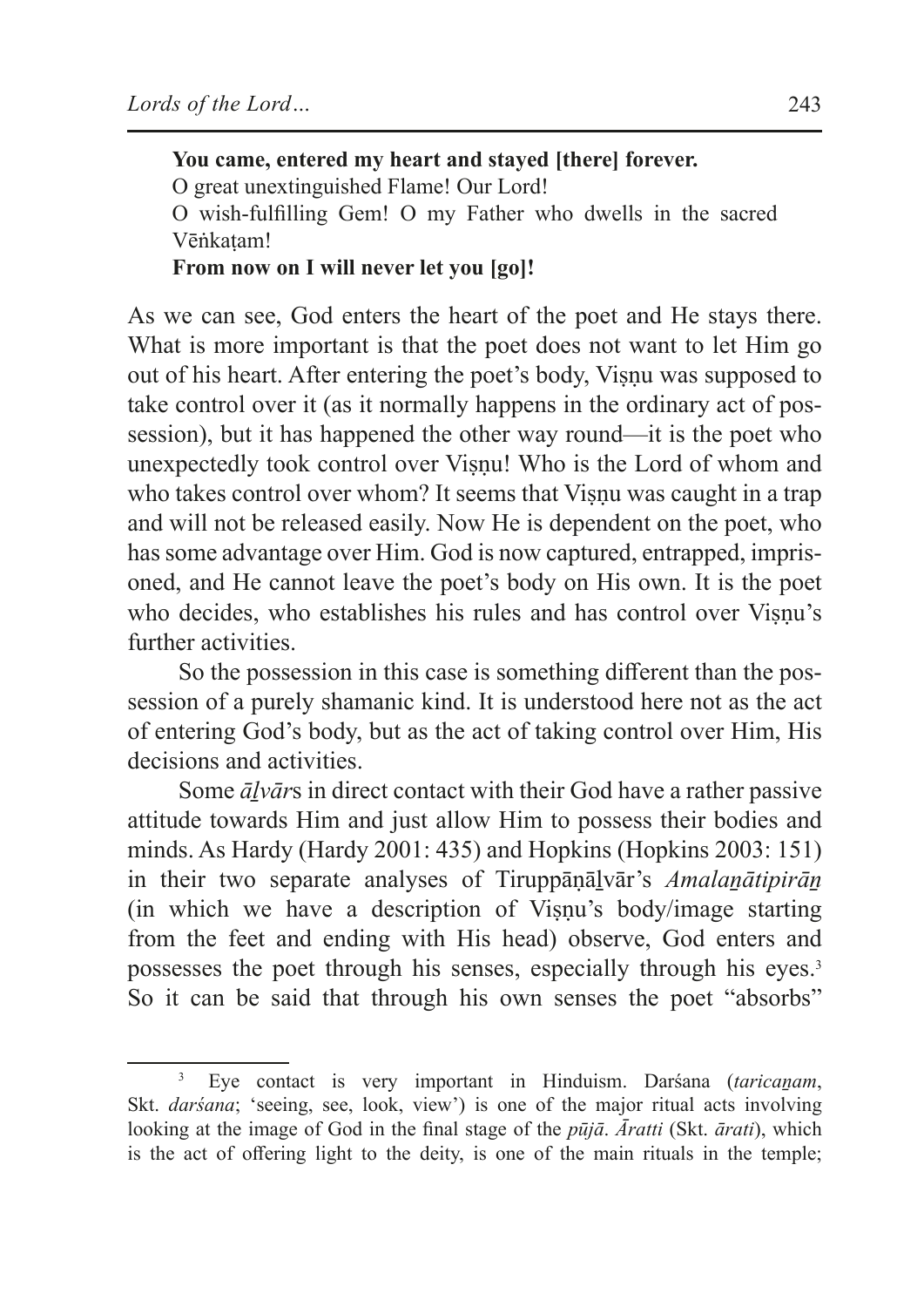the image of Visnu. On the one hand, it is the active God who looks at the poet (we have to remember that it is believed that temple images or icons do have their eyes opened and they can see—the ritual opening of idol's eyes (Skt. *akṣyunmeṣaṇa*) is a necessary one to make it an object of worship (Malamoud 1998: 210; Masilamani-Meyer 2004: 153, 162, 180) and then penetrates his body. On the other hand, it is also the poet who is active and not so passive as mentioned before because it is him who performs this act through his own senses/eyes. Without the act of being watched God could not get inside Tiruppāṇāḻvār's body. It is not God who is entering the poet's body at His own will, but He is somehow forced to do it. He is absorbed into the poet's body after being watched by him—He has no other choice. And this is what Hardy (Hardy 2001: 435) writes about Tiruppānālvār's description of Viṣṇu's body: "The Āḻvār's senses, or better his eyes, seem to devour each part of the body and bring them into his soul, where they cause great ecstasy." It is worth noticing that the words used by Hardy clearly indicate that it is actually the poet who actively devours the God, which leads us to the second situation in which the devotees can become Lords of their God.

# **2) Devouring and drinking God**

The metaphor of devouring/eating (*uṇṇutal*) or swallowing (*viḻuṅkutal*) isthe second one: in theworks ofthe *āḻvār*s we have examples ofthe devotee taking active control over God. In the Vaisnava tradition there are a few mythological representations of God who contains the whole world within Himself (in His mouth or belly). The idea of God-creator

it symbolically represents the entire ritual of *pūjā*. In addition, the devotees touch their eyes with their hands, with which they previously touched the burning camphor flame which illuminated the image of God on the altar. Touching the eyes with the tips of the fingers which are still warm after touching the fire results in uniting the devotee with God. In the light of the burning of camphor God and devotee can see each other (cf. Eck 1985: 6–7), and then unite. The power and grace of God, which manifests itself in the flame of camphor, can penetrate into the hearts of believers through their eyes (Fuller 1992: 73).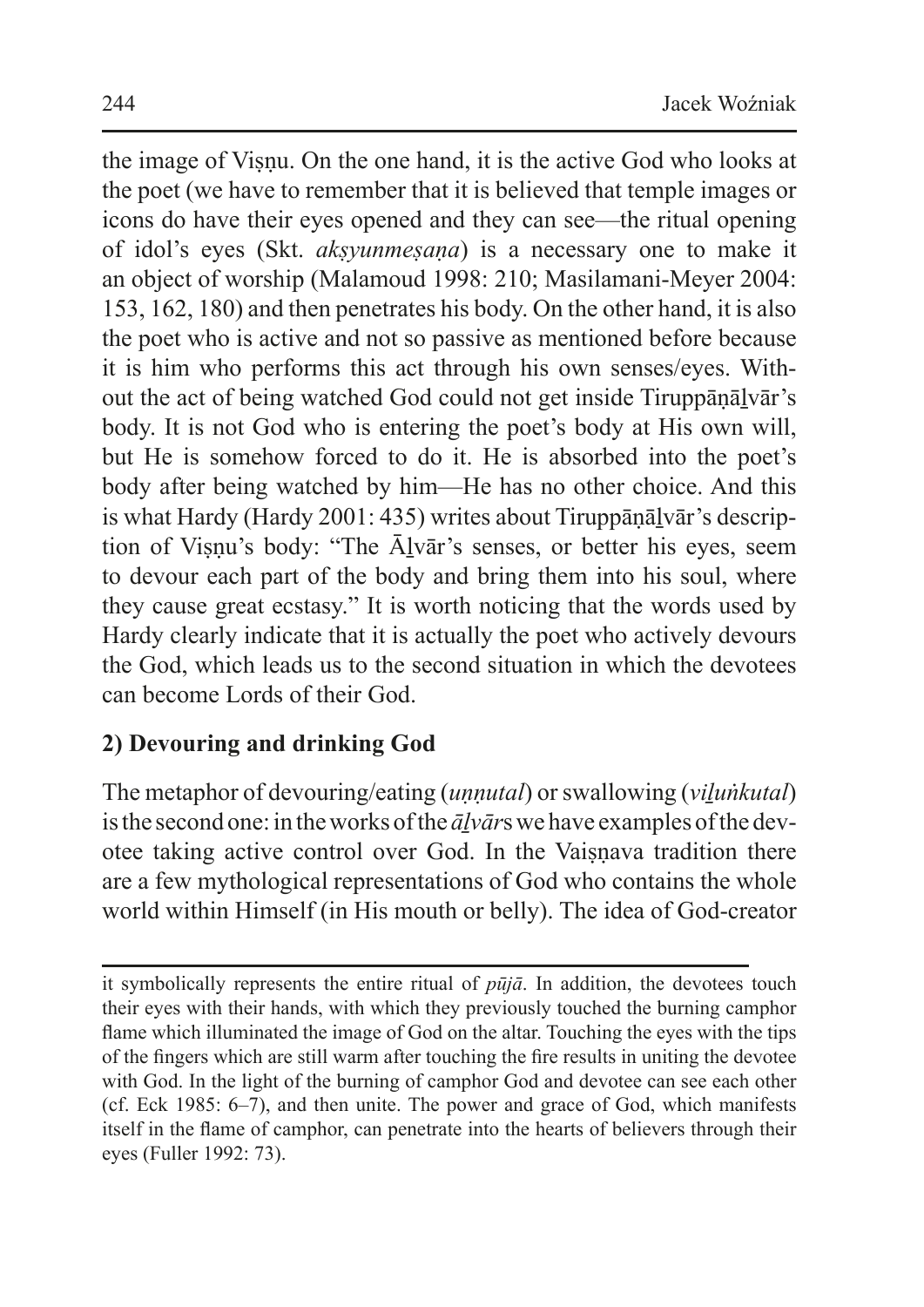eating the world which He had created is not new, and it is wellknown even to early Indian thought, as it appears in the Brāhmaṇas (Prajāpati creates and eats the worlds) and in the *Bhāgavadgītā* (Visnu keeps the world in His mouth). The most famous in the Vaisnava tradition is the image of a young Krsna in whose open mouth Yaśodā, His foster mother, sees the whole universe (O'Flaherty 1980: 95). Similarly, sage Mārkaṇḍeya relates how he got into the belly of Viṣṇu/ Krsna, which had no end, and it contained the whole earth and all people (O'Flaherty 1980: 96; Carman and Narayanan 1989: 160; Zimmer 1990: 41–50; Warder 1994: 533). As John Carman and Vasudha Narayanan (Carman and Narayanan 1989: 170) write, the act of eating is twodimensional and it has two directions.4 God not only devours the world (including His devotees), but He can also be devoured. In the poetry of the *āḻvār*s this metaphor of devouring or eating God, who previously had eaten the whole world, is present especially in the works of Nammāḻvār (Hopkins 2003: 150). Relating to these metaphorical descriptions of the act of eating, Ramanujan (Ramanujan 1993: 150) even uses the expression "mutual cannibalism," while Carman and Narayanan (Carman and Narayanan 1989: 174) speak about "mutual inclusiveness," which stresses the belief that God, while devouring/ eating the whole world, consumed all His devotees too. Being previously eaten by Him, in turn they eat Him now, being hidden inside Him, and at the same time He eats them again while staying inside them (due to the concept of *antaryāmin*—Viṣṇu always stays in the hearts/ minds of His devotees). In Nammāḻvār's *Tiruvāymoḻi* 9.6.4.a–b we can read:

<sup>4</sup> Such possible two-dimensionality or reciprocity of the relations between God and devotees can be assumed even from the etymology of the name used for 'bhakti.' As observed by Marzenna Czerniak-Drożdżowicz (Czerniak-Drożdżowicz 2010: 143): "(…) bhakti means, first of all, distribution, partition, but also sharing, namely giving but also receiving in return. Through these meanings bhakti can be understood as a kind of a mutual relation, in which the devotee offers his attention and devotion to god, but in which he can expect his share and his reward."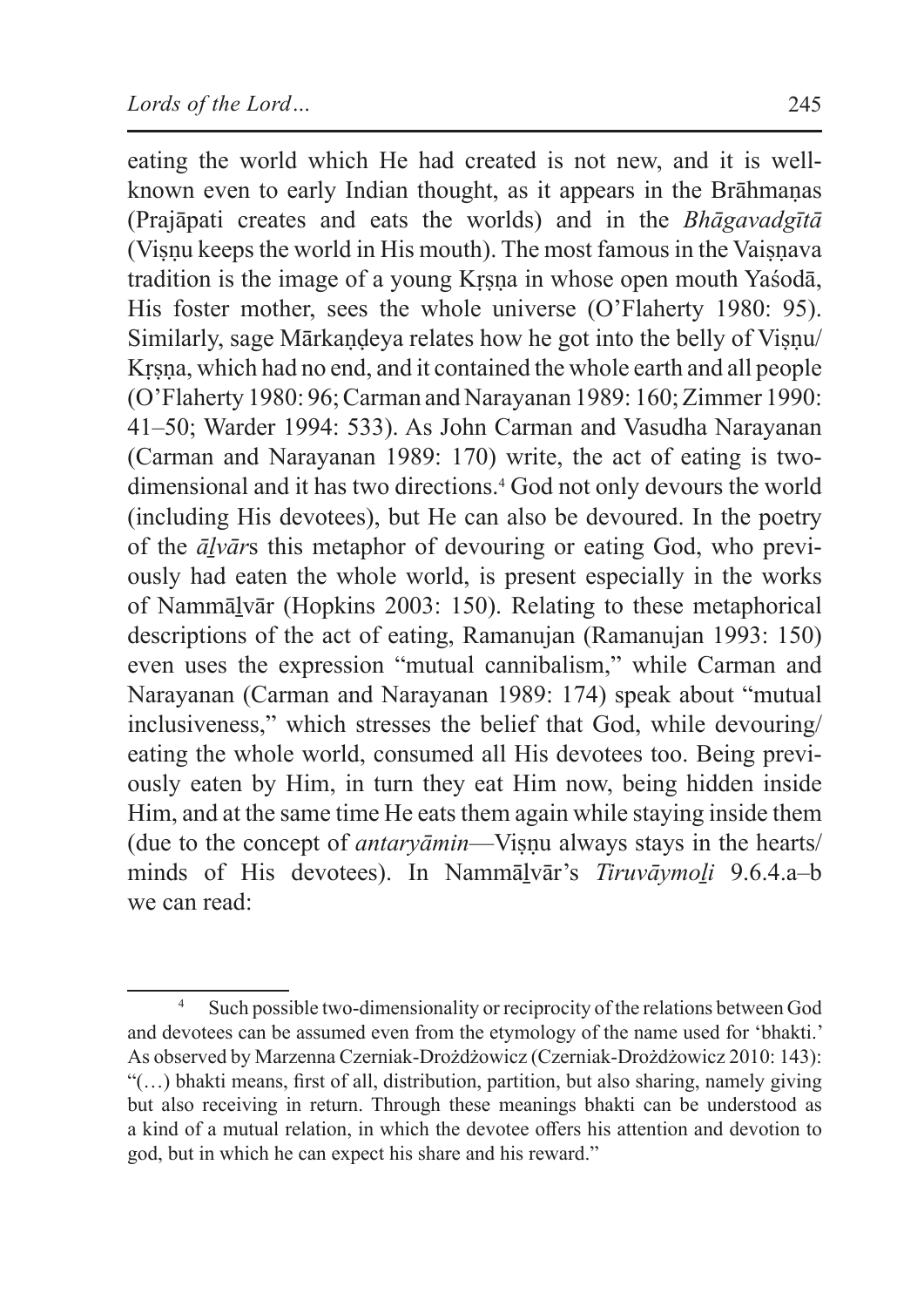[...] **tannul** anaittulakum nirka *neṟimaiyāl tāṉum avaṟṟuḷniṟ kumpirāṉ5*

As all the worlds remain inside Him, He is the Lord, who remains inside them as per the rule.

Nammāḻvār in this poem, i.e. *Tiruvāymoḻi* 9.6, presents the heroine who is in love with Visnu. In a few stanzas she openly admits that she suffers since He has eaten her up (*eṉ uyir uṇṭāṉ*; 'he ate my life/soul', 9.6.3.b; *ennai murravum tān untān*; 'he has eaten me completely', 9.6.8.b). But, interestingly, she also has the desire to consume Him. In 9.6.10 we can read (cf. translation by Ramanujan [Ramanujan 1993: 150–151], and by Clooney [Clooney 2014: 101]):

*vārikkoṇ ṭuṉṉai viḻuṅkuvaṉ kāṇil eṉṟu ārvuṟṟa eṉṉai yoḻiya eṉ ṉilmuṉṉam pārittu tāṉ eṉṉai muṟṟap parukiṉāṉ kārokkum kāṭkarai yappaṉ kaṭiyaṉē*

I had the desire that "If I see [You], **I will grasp with avidity and swallow You**" but desiring [this] before me, *He* **fully drank me**. The Father of Kāṭkarai, who is like black clouds, is a cruel One.

The heroine had expressed the desire to swallow God. She wanted to scoop Him in her hands (as is the customary way of taking food in South India), and then simply consume Him. But, to her surprise, He was faster than she, and actually it was He who completely drank her up. No doubt this metaphor of eating stands for the love the heroine feels for God and that is why she has a desire to eat/drink Him. However, Visnu comes first to drink her as He is the one who loves all His devotees. This is a good example of the idea expressed by A. S. Woodburne (Woodburne 1925: 66), who concludes his essay on God in Hinduism, saying: "The hymns of the Śaivite and Vaishṇavite

<sup>5</sup> I am using the text of the *Tiruvāymoḻi* from the edition of the *Nālāyira tivviyap pirapantam* by Ki. Vēṅkaṭacāmi Reṭṭiyār (Vēṅkaṭacāmi Reṭṭiyār 2000).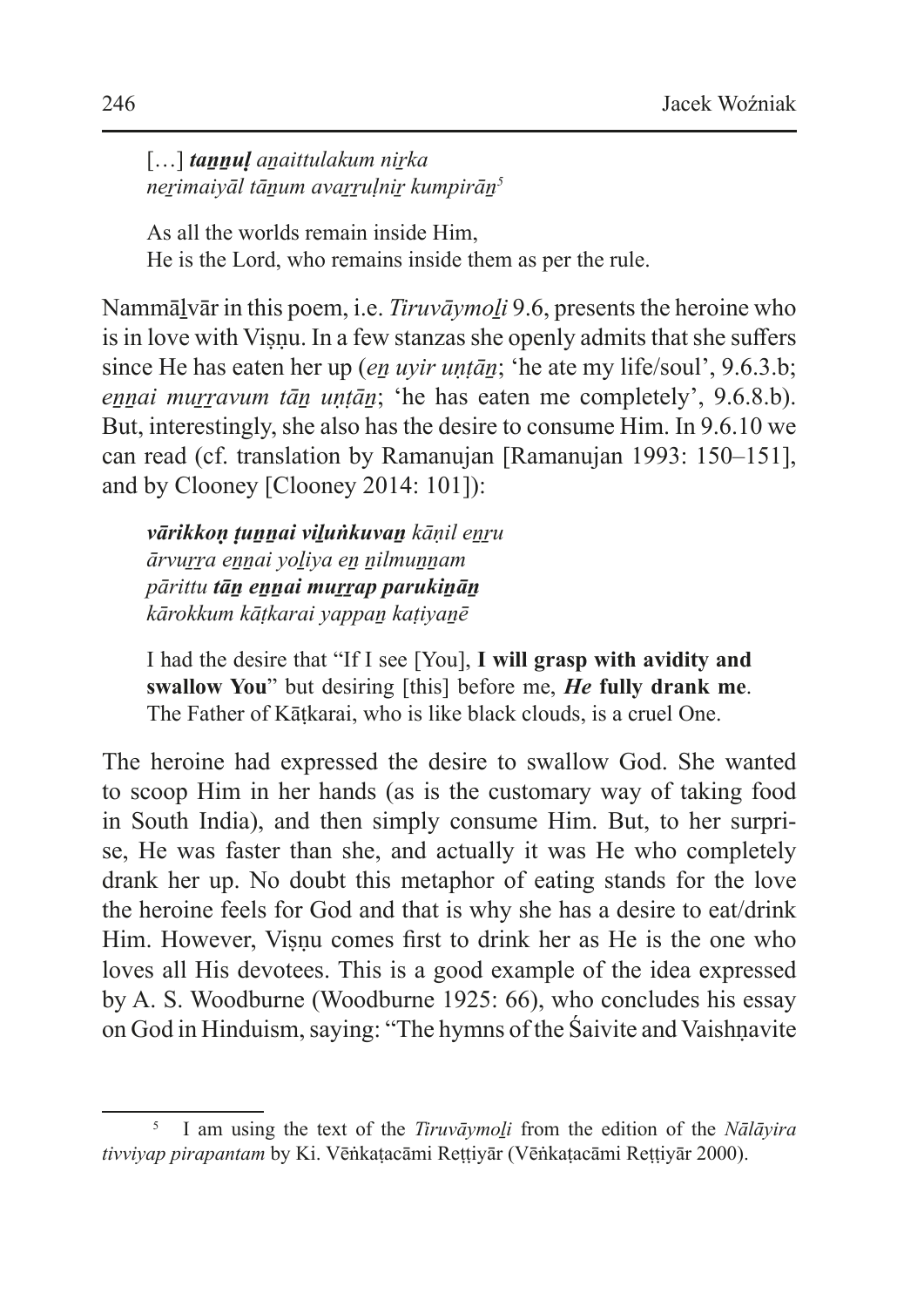saints reiterate the common experience of man, that when he seeks for God, he finds God already seeking for him."

We have seen so far that the heroine wanted to consume her God, but she could not do it since He came first and drank her. But this act of active drinking/eating God by the devotee does really happen in Nammālvār's poetry. Carman and Narayanan (Carman and Narayanan 1989: 170) notice that in the *Tiruvāymoli* 1.7.3 Nammālvār says that he is actually "drinking" the Lord, which gives him liberation:

*āyar koḻuntāy avarāl puṭaiyuṇṇum māyap pirāṉaiyeṉ māṇikkac cōtiyai tūya amutaip parukip paruki eṉ māyap piṟavi mayarvaṟut tēṉē*

I have cut [the bonds] of ignorance [arising from] my illusory birth **by drinking again and again** the **pure nectar, The Lord of Māyā, [who is brilliant like] the shine of ruby**, who as the scion among cowherds was beaten by them [for stealing butter].

As we can see, constant drinking *(parukip paruki)* of Krsna, who is pure nectar (*amutu*), has given Nammālvār liberation from this world. The Tamil word *amutu* derives from Sanskrit *amṛta* 'ambrosia, nectar of gods.' In Tamil it has also the meaning of 'food, especially boiled rice, the water, and the sweetness' (*Tamil Lexicon* 1982: 107).<sup>6</sup> Again in *Tiruvāymoli* 6.10.3.b Nammāḻvār says (cf. Carman and Narayanan 1989: 171):

*eṇṇam pukuntu tittikkum amutē imaiyōr atipatiyē*

**O** *amutu* **which enters [my] mind and tastes sweet**! O Lord of the Celestials!

Viṣṇu who is the *amutu* for the poet, i.e. his food, tastes very sweet and is just delicious to eat (*tittikkum*). The poet is explicitly saying that

<sup>6</sup> In the dialect of Tamil Vaiṣṇavas *amutu* means 'food; water,' and *amutam* 'the taste' (*Vaiṇava urainaṭai* 2001: 102), and they tend to add this word as a suffix to the names of any other dish (Jagadeesan 1989: 71).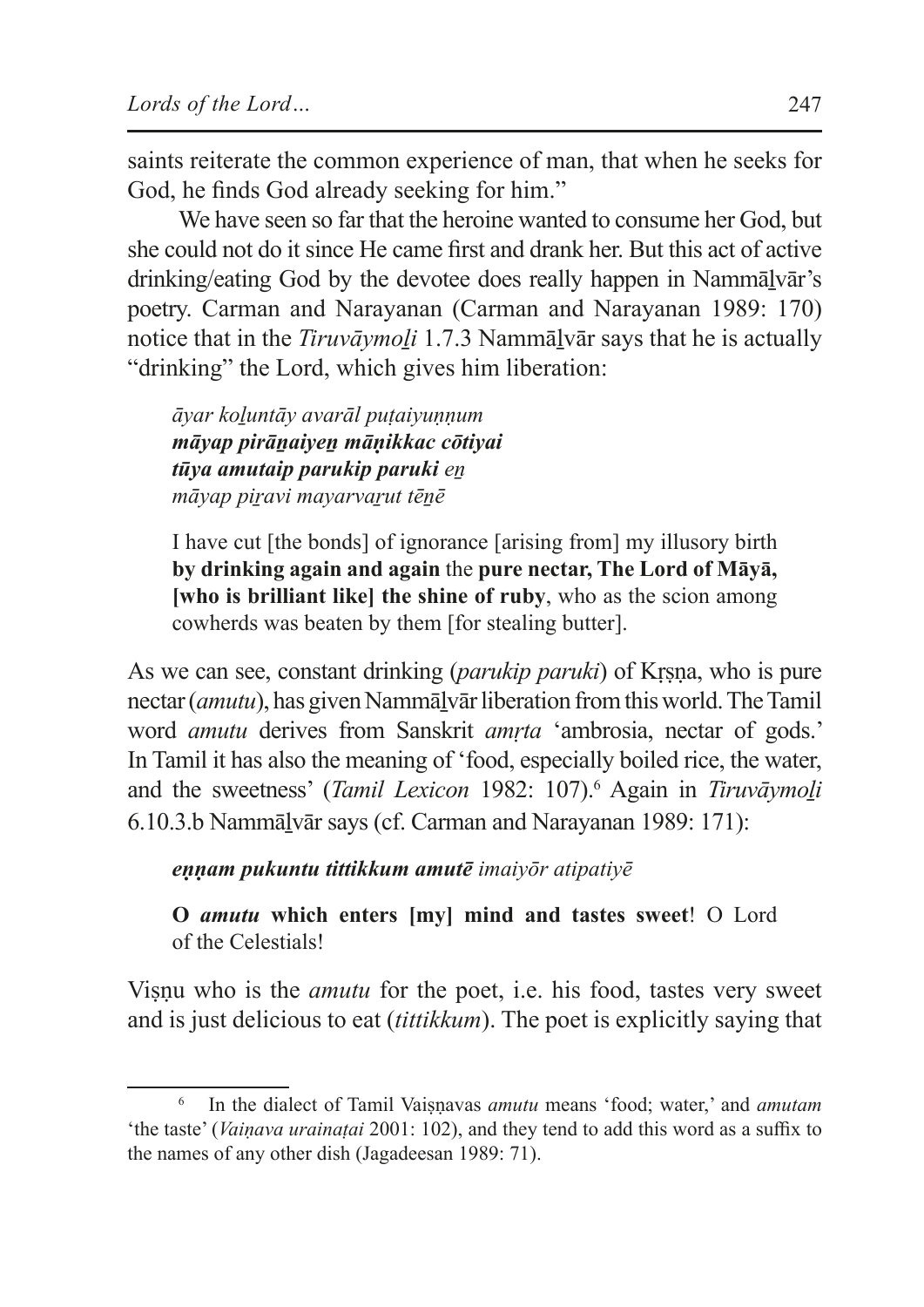he is eating his God in *Tiruvāymoli* 6.7.1.a–b, where the anonymous heroine declares (cf. Carman, Narayanan 1989: 171):

#### *uṇṇuñ cōṟu parukunīr tiṉṉumveṟ ṟilaiyumellām Kaṇṇaṉ emperumā ṉeṉ ṟēkaṇkaḷ nīrmalki*

**"Kaṇṇaṉ, Our Lord, is everything, the rice [I] eat, the water [I] drink, the betel [I] chew."** Having said [these words her] eyes filled with the tears.

In this example we can see that Kannan (Krsna) is a staple food for the heroine and she cannot live a day without Him. Food stands here metaphorically for God's love, without which the devotee cannot survive.

What has been labelled above as "mutual cannibalism" can well be exemplified by the words of Tirumaṅkaiyāḻvār, who, in stanza 10.4.1 of his *Periya tirumoḻi*, describes the scene of feeding the toddler (Kṛṣṇa) by His (foster) mother saying this:

*[…] eṉ mulaittaṭam taṉṉai vāṅki niṉ vāyil maṭuttu Nantaṉ peṟap peṟṟa nampī nāṉ ukantu uṇṇum amutē entai perumāṉē uṇṇāy eṉ ammam cēmam uṇṇāy* (10.4.1.b–d*)*

O Lord whom Nanda got to beget! My Father! My Lord! **O** *amutu* **which I eat** with pleasure! [Come and] **eat the welfare from my breast**, taking my breast [and] place [it] in your mouth, suck [it]!

It is overtly expressed that the act of eating is characterized by a mutuality of action. The mother feeds the baby whom in turn she—metaphorically—is eating herself. Kṛṣṇa's body is nectar for her and she wants Him to eat from her body as well.

There only exists a thin boundary line between the poetical expressions for eating and the erotic so we can now easily move to the next situation in which the  $\bar{a}lv\bar{a}rs$  become the Lords of Visnu.

# **3) The erotic**

Carman and Narayanan (Carman and Narayanan 1989: 171–172) emphasize the erotic nature of the act of eating God by the poet-devotee.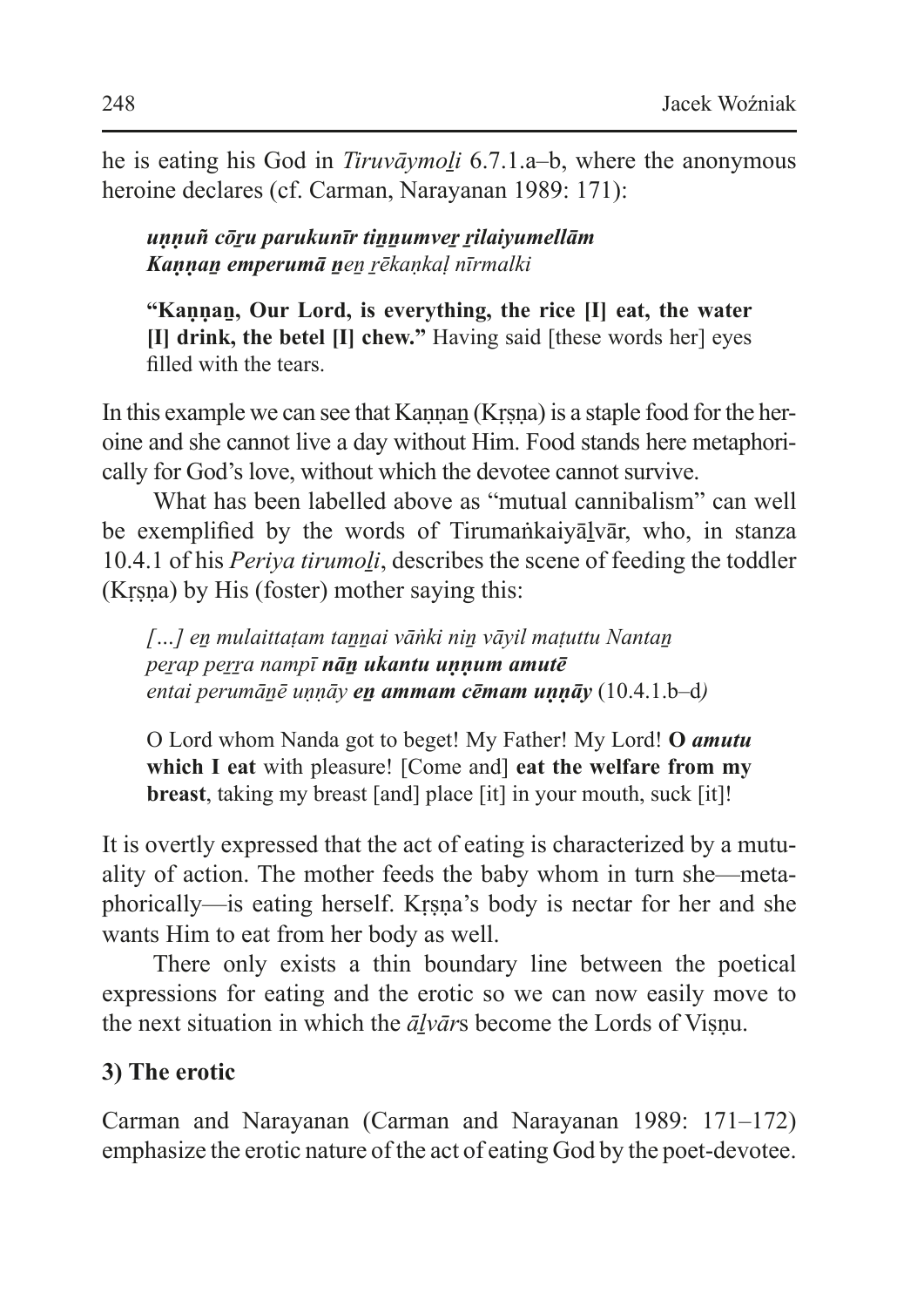As they write, Nammāḻvār uses words that in addition to their main meaning ('food') have obviously sexual connotations. For example *amutam* in the compound *vāyamutam* ('nectar from the mouth') means 'a kiss' (*Tiruvāymoḻi* 10.3.5.c),7 or the verbal root *parimāṟu* means first of all 'to distribute, to serve, as food to guests', but also 'to copulate with, have sexual intercourse'. The act of joining God, or becoming one with Him that takes place as a result of His consumption is described by means of the verb *puṇar* ('to join, unite; to associate with, keep company with'), having also the meaning of sexual intercourse ('to copulate'). The poems of the *āḻvār*s frequently follow the conventions of Tamil classical literature, where the erotic themes (*akam*) were very important. The erotic dimension of their love towards God is noticeable in many of their songs, where they praise God's beautiful body. And their feeling of love is in most cases reciprocated by Him. We can thus say that the devotee, due to the immense love, can become the Lord's lover and have some power over Him in this respect.

Sometimes it happens that love is unfulfilled and then the feelings of despair, distress, and desperation can appear, which may lead even to the situation of blackmailing the lover who does not reciprocate the passionate feelings.

# **4) Blackmailing Him**

In the works of the *āḻvār*s we have a few references to the riding on the *maṭal*, which was a practice known from classical Tamil poetry. As I explained elsewhere (Woźniak 2013: 357–358), "according to the stanzas, a disappointed lover, not able to meet his beloved and fulfill his desires, was riding on a palmyra stem, or on the figure of a horse designed out of palmyra fronds (Zvelebil 1974: 106). A threat to commit a *maṭal*, or to ride a *maṭal* in public, was an essential but most extreme device to achieve his main goal—to meet his beloved once again. The custom was rather degrading and humiliating for the hero

<sup>&</sup>lt;sup>7</sup> It rather means 'saliva', as noted by the anonymous reviewer of my paper.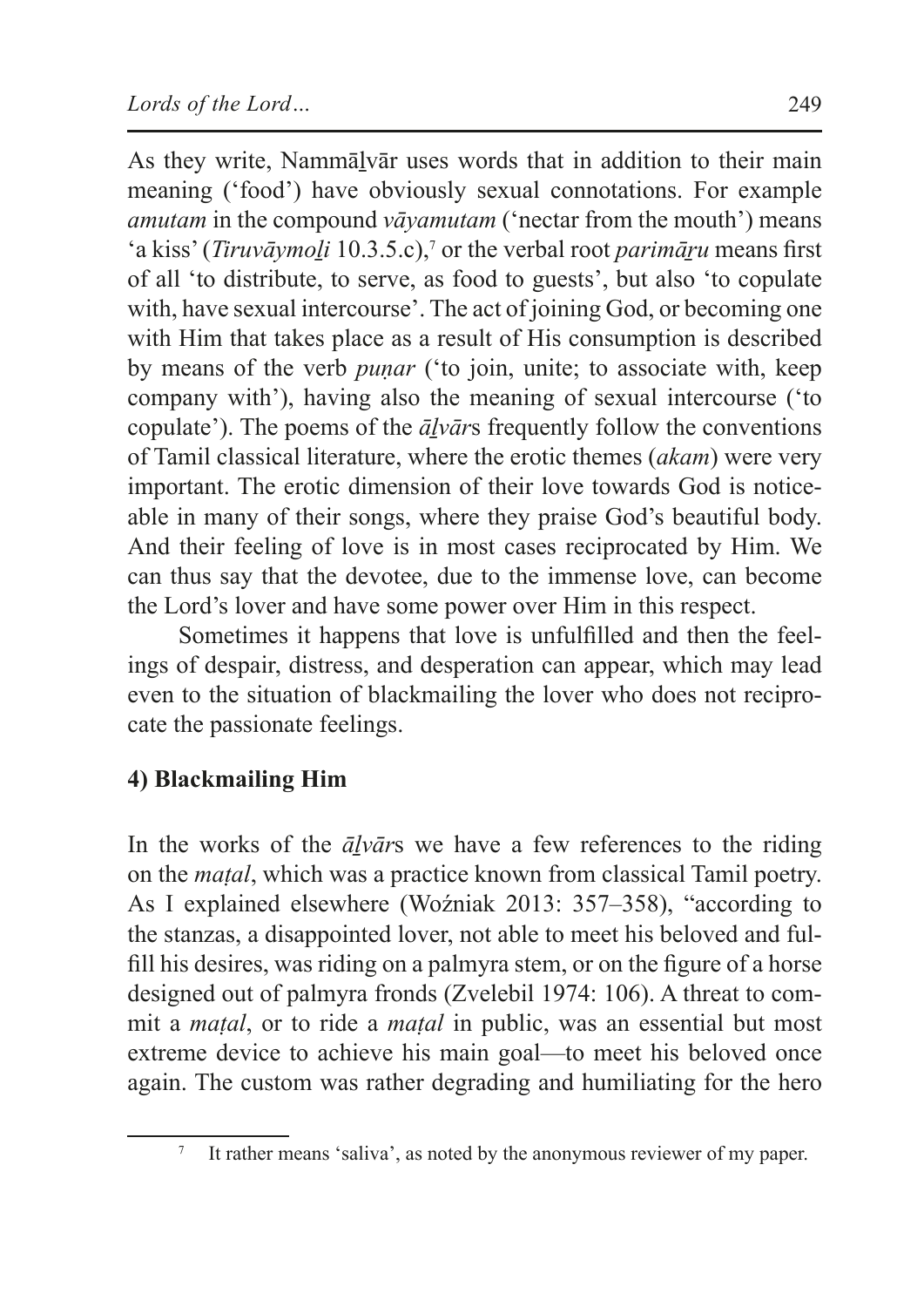(Dubianski 2000: 111; Zvelebil 1986: 22), but his primary intention was indeed to threaten the girl, so that she would agree to meet him immediately, frightened by the possible scandal and its future consequences." In a few poems from the Bhakti period we have the reversed situation—it is the heroine who threatens Visnu with performing the act of riding the *maṭal* if He will not accept her love. In her threat expressed in Tirumaṅkaiyāḻvār's *Periya tirumaṭal*, she openly poses a strong condition:

*kalnaviltōḷ kāḷaiyaik kaṇṭu āṅku kaitoḻutu eṉ nilaimai ellām aṟivittāl emperumāṉ taṉ aruḷum ākamum tārāṉēl taṉṉai nāṉ* (PTM 134–135) […] *… ulaku aṟiya ūrvaṉ nāṉ* […] *maṉṉiya pūm peṇṇai maṭal* (PTM 148)

Having seen the bull with the arms being said to be [strong] as rocks, having worshipped [Him] there, and **letting Him, Our Lord, know all about my state [of mind],**

**then, if He would not give [me] his grace and body,** 

**I […] will wander around on the palmyra-palm** *maṭal* **to let the world know [about his ways].** (tr. Woźniak 2013: 363)

The heroine is desperate and she would do anything to meet her lover again, even if her behaviour may harm Him. She knows about Krsna's misdeeds and His mischievous character and she is ready to use her knowledge against Him. We can easily assume that a person who threatens God and is thus God's blackmailer has some power and control over Him.

## **5) Parental feelings towards Him**

Another possibility for taking control over God, a kind of specific way of capturing Him by the devotee, is expressed in Bhakti poetry by showing parental love towards God who is perceived as a child (*vātsalya bhāva*).8

<sup>&</sup>lt;sup>8</sup> Poets basically address Viṣṇu as their beloved, master, lover, or child, as enumerated by Narayanan (Narayanan 1987: 3–4).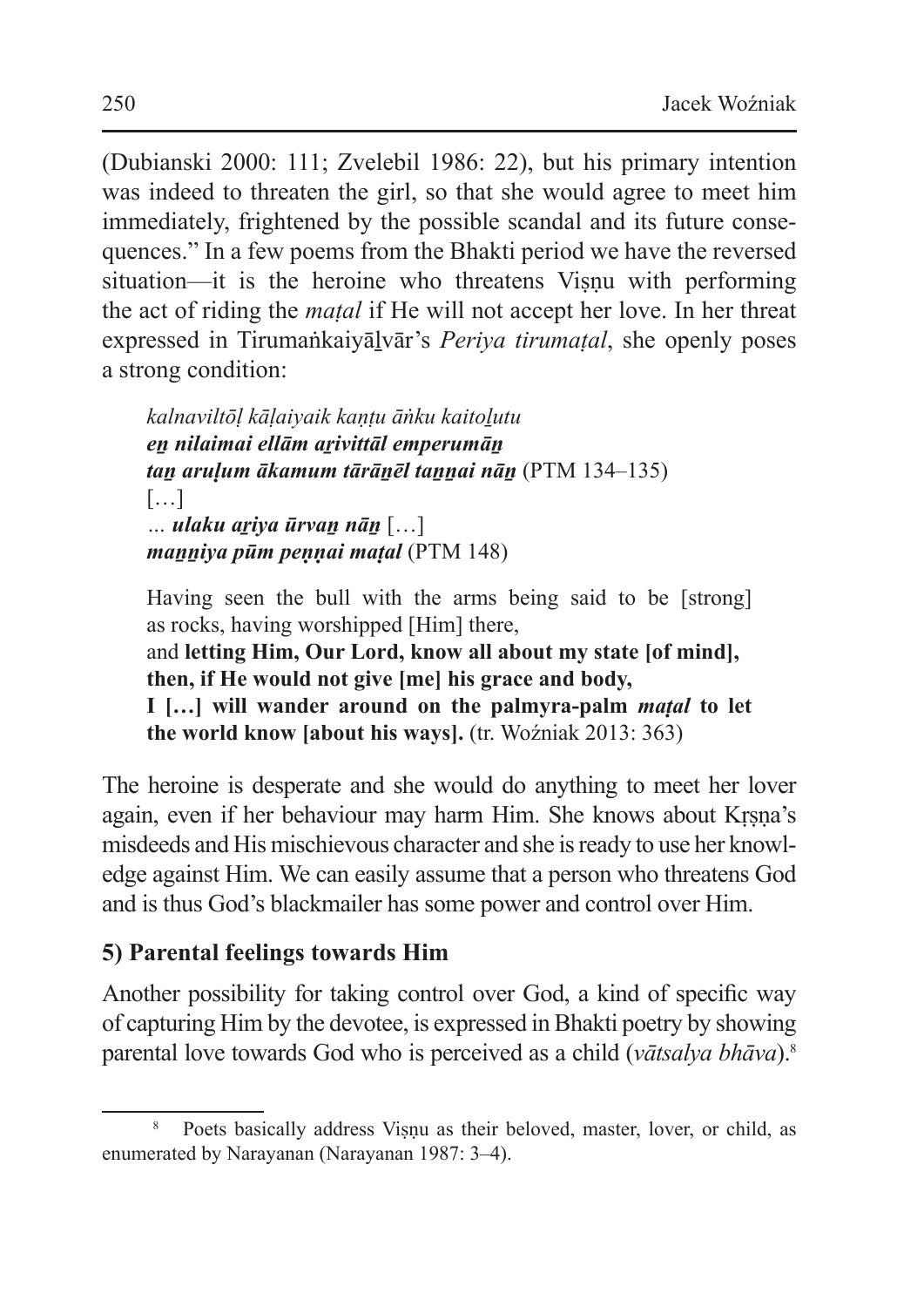As noticed by Narayanan (Narayanan 1987: 31), emotions in such cases are reversed and "the protector seems to need protection." It is assumed that God devours the world in order to protect it within His body. Placing the universe in Viṣṇu's stomach/belly corresponds to His main cosmological function, which is the protection of the world. Carman and Narayanan (Carman and Narayanan 1989: 170) compare this situation to a pregnant woman who protects the unborn foetus in her body.

Tirumaṅkaiyāḻvār mentions this in his *Periya tirumoḻi* 11.6.6.a–b, where it is stated that during the destruction of the world in the diluvian floods, Viṣṇu, as a mother, hid all the people in His belly, so that they could survive:

# *pēy irukkum neṭu veḷḷam peru vicumpiṉ mītu ōṭip peruku kālam tāy irukkum vaṇṇamē ummait taṉ vayiṟṟu irutti uyyakkoṇṭāṉ*

At the time when the large floods, [during which] demons [only] exist, flooded on the high sky, **He saved you, having placed [you] in His belly,** just like a mother **does**.

In the same way, acting as His mother, the devotee can protect his God. Hopkins (Hopkins 2003: 151) argues that the feeling of love *(anpu)* in the *āḻvār*s' poetry is associated not only with physical love, but also with a parental one.

Obviously accepting the attitude of a parent (Ate 2011: ix) is not an expression of 'seizure' or 'possession' as was in the case of a trance experienced by the devotee, but certainly the poet gains some advantage over his God in terms of exercising parental authority over Him, which is mainly manifested in the form of a devotee's concern for the welfare of God and the unconditional love felt for Him.

Interestingly, in some stanzas dealing with the *vātsalya bhāva* theme there are still strong echoes of anxiety and fear of God, or at least of His unlimited and unpredictable powers, who at the same time is perceived as poet's own child, the gentle and innocent boy. For example, in *Periya tirumoḻi* 10.7.8–9 Yaśodā, Kṛṣṇa's foster mother,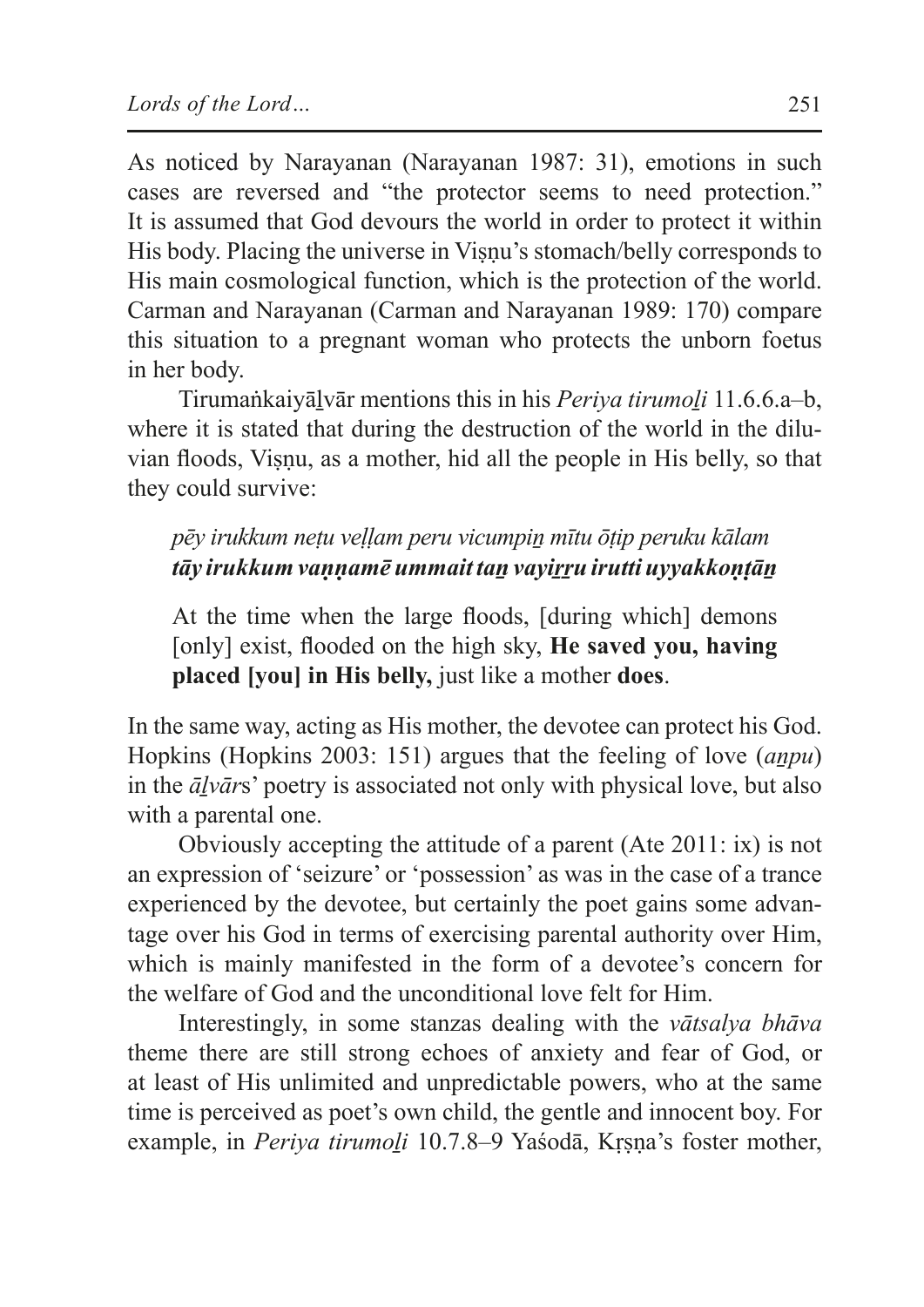is seen as reprimanding her troublesome and yet beloved son Krsna, and at the same time she is afraid of scolding Him too much, since she knows that He is an extraordinary child with many superhuman powers which make her anxious (cf. Woźniak 2016: 148–149).

Another interesting theme although rather absent in the poetry of the *āḻvār*s but closely related to the topic of taking parental authority over God is the idea of God present in the form of *arcā*, or temple icon (cf. Narayanan 1985), as being a doll, or puppet (Hopkins 2003: 149–150). The best example of this is mentioned in *Kōyil oḻuku*, the medieval chronicle of the temple in Śrīraṅkam. When the Muslim invaders took the processional icon of Viṣṇu from Śrīraṅkam to Delhi in the  $14<sup>th</sup>$  century, the local princess was playing with Him as if He was a doll. The girl was in love with her new toy and when the icon returned to South India, she followed Him there (Davis 2004: 138).

Another passage of description, this time regarding the processional statue of Viṣṇu from Mēlukōṭe in Karnataka, is contained in the Śrīvaiṣṇava hagiography *Āṟāyirappaṭi kuruparamparāprapāvam* by Pinpalakiya Perumāl Jīyar (ca.  $13<sup>th</sup>/14<sup>th</sup>$  cent.), according to which it was Rāmānuja who went to Delhi to get the stolen icon back. When he and the sultan arrived at the princess's room, seeing Rāmānuja in person, the icon of Visnu happily ran up and sat on his lap (Narayanan 1985: 57; Hopkins 2003: 149). In order to confirm the identity of the idol which he was looking for, Rāmānuja asked Him a question: "Are you my dear son?" (*eṉṉuṭaiya celva piḷḷaiyō*) (cf. Narayanan 1985: 57). Again, one can see here the parental attitude towards God understood as one's own son.

The idea of the temple icon leads us to the next situation in which the devotees can control God. This time it may be achieved by means of placing and enclosing Him in the temple building surrounded by high walls.

## **6) Enshrining Him in a place**

Such specific reduction, or limitation of God's power and freedom, is undoubtedly associated with the Dravidian perception of divinity,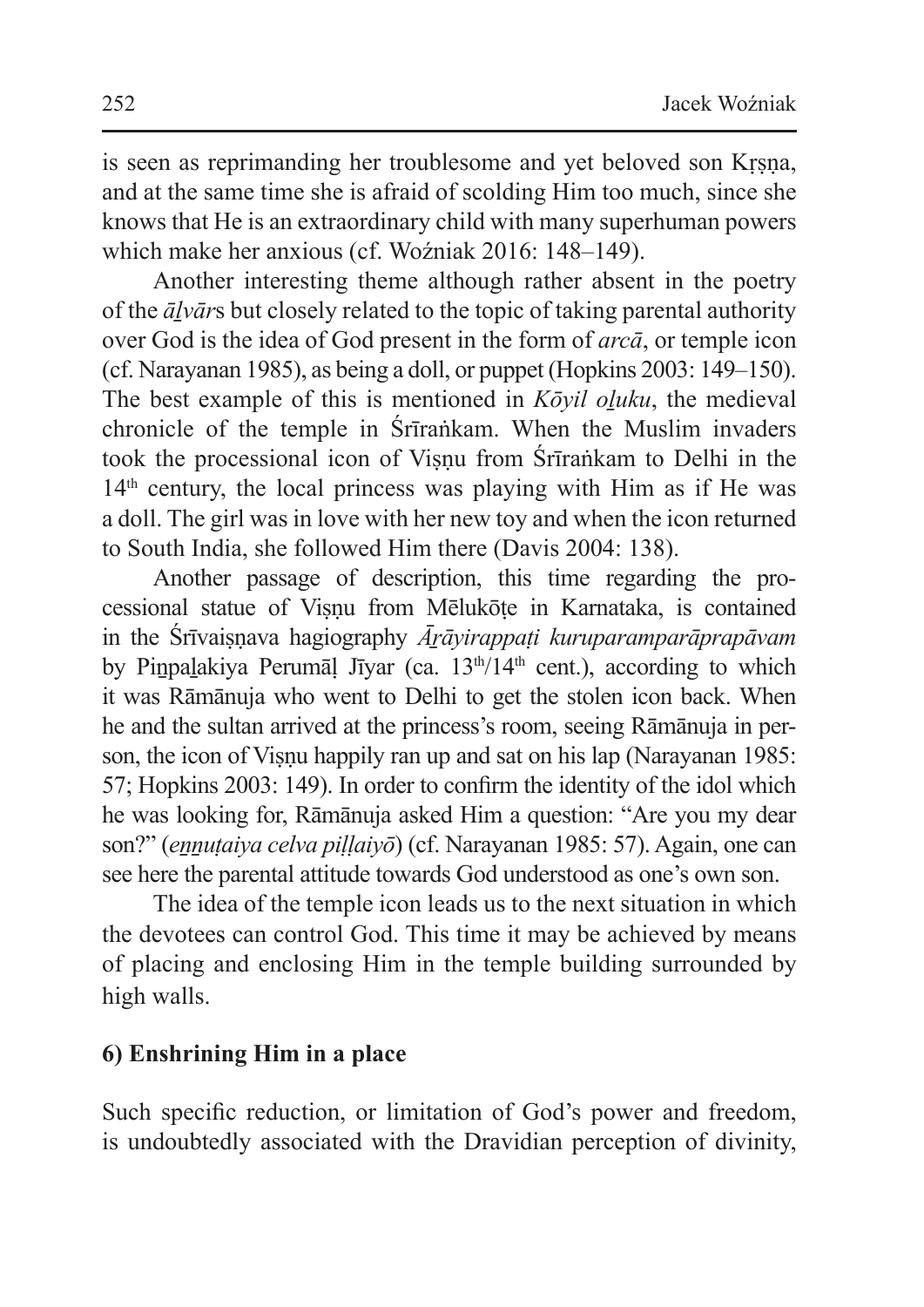which was adopted and included in the South Indian cult of Bhakti, dominated later by Brahmin tradition. The most important notion is the classical Tamil concept of the *ananku*, which has been differently explained by scholars. Frequently it is described as an immanent force of nature, which is identified with divine power, especially of female character. Without going into the ongoing debate about the multidimensionality of the concept (e.g. Rajam 1986), it should be noted that *aṇaṅku* has two important features: the ambivalence and the ability to focus on and penetrate certain places and objects.

George Luzerne Hart (Hart 1976: 321) understood *aṇaṅku* as "potentially dangerous sacred power" which he attributed mainly to women. In his opinion, it is they who had this power which was latent, but in certain situations, it could reveal itself and then be quite dangerous (Hart 1973: 236). Sacred female power, *aṇaṅku*, was accumulated mainly in women's breasts<sup>9</sup> and hips (ibid.: 238–239). *Aṇaṅku*, as a potentially dangerous power, could cause damage and therefore should be kept under control (Hart 1976: 321). One of the forms of controlling the *aṇaṅku* was enclosing it in the sacred space which was the temple. In many cases, the poetry of the *āḻvār*s is related to temples as is the praise of temple icons, which constitutes the main body of the poems. When singing about different incarnations of Viṣṇu, the *āḻvār*s always refer to His localized forms and names. He is the Lord of a peculiar place understood as His private house (*kōyil*; 'house of the Lord', e.g. the temple). He resides there permanently, and the place/temple itself is often identified with Him (Woźniak 2018: 28). Thus, poems praising the Lord and His place of residence do make Him immobile, they apparently limit His activities inside the temple precincts. It is only the devotees who allow their God to leave the temple for a short time during festivals (*viḻā*), when

<sup>&</sup>lt;sup>9</sup> The power contained in the female breasts is visible in the episode from the classical epic *Cilappatikāram* when Kaṇṇaki, devastated after the undeserved death of her husband, cuts off her breast and throws it onto the city of Maturai, which is then completely burned.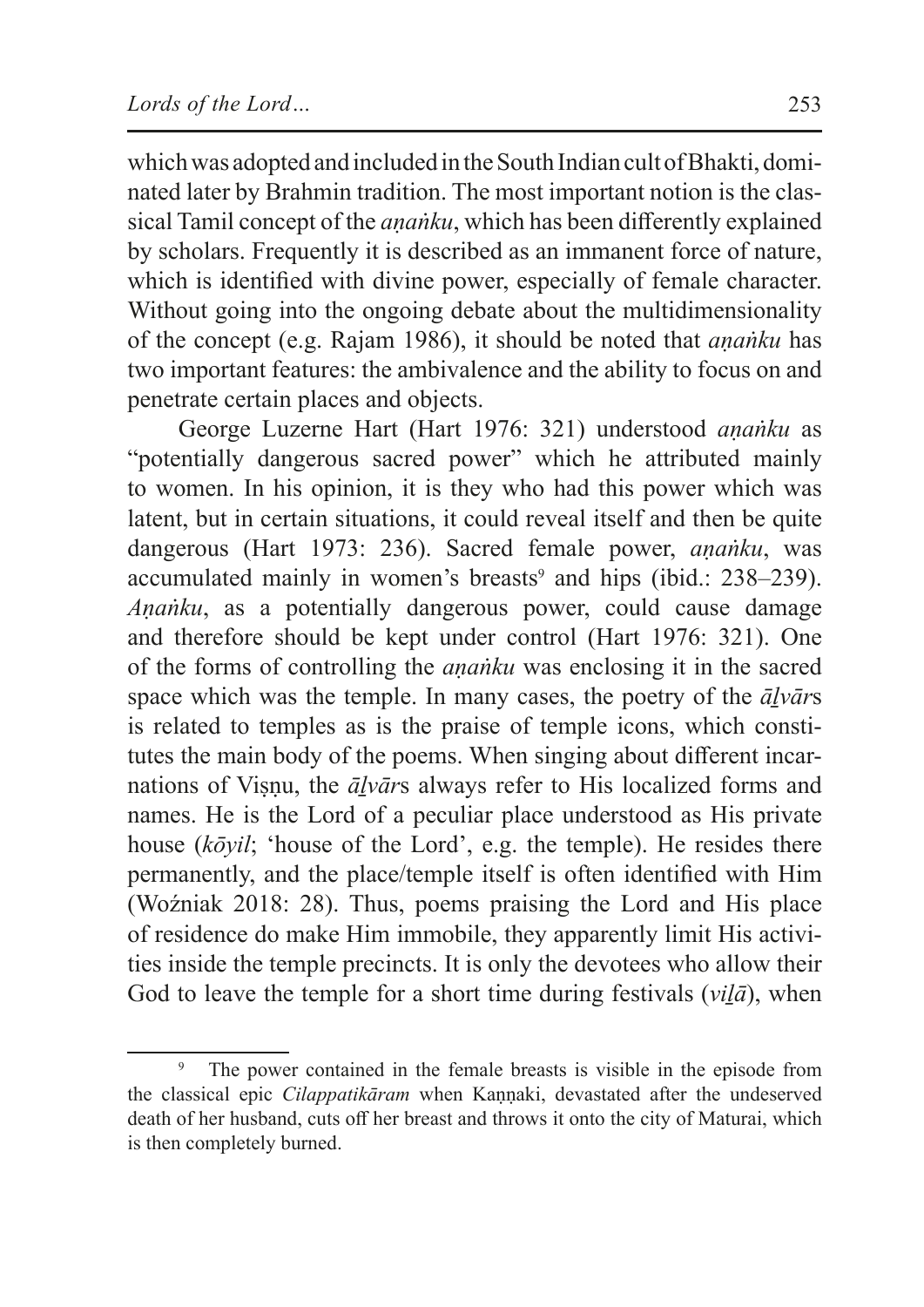the temple icon is carried throughout the town/village in a procession (*ulā*) and taken back to His 'house' after the festival is over.

## **Conclusions**

In the Tamil Vaisnava Bhakti poetry we can see how hierarchy changes and those who were inferior (slaves) can eventually become the superior ones (Lords). The devotees, who love their God and are His slaves, can also exercise some power over Him. They can take control over Him, absorb Him into their bodies, devour Him, threaten Him when He is not acting according to their expectations, can even physically control Him by enclosing Him up within temples or treat Him as a toy. We can say that those who are slaves of the Lord may become the lords of the Lord, who, nevertheless, loves them so much that He allows them to do all these things to Him. After all Bhakti is sharing the emotions and feelings between the two parties: God and His devotees, the Lord and His 'lords'.

## **References**

- Ate, L. 2011. *Yaśodā's Songs to Her Playful Son, Kṛṣṇa. Periyāḻvār's 9th Century Tamil Tirumoḻi*. Woodlands Hills: South Asian Studies Association.
- Carman, J. and V. Narayanan. 1989. *The Tamil Veda. Piḷḷāṉ's Interpretation of the Tiruvāymoḻi*. Chicago–London: The University of Chicago Press.
- Clooney, F. X. 2014. *His Hiding Place Is Darkness. A Hindu-Catholic Theopoetics of Divine Absence*. Stanford: Stanford University Press.
- Czerniak-Drożdżowicz, M. 2010. Bhakti in the Pāñcarātra Tradition— Some Remarks. In: *Cracow Indological Studies*, 12: 141–171.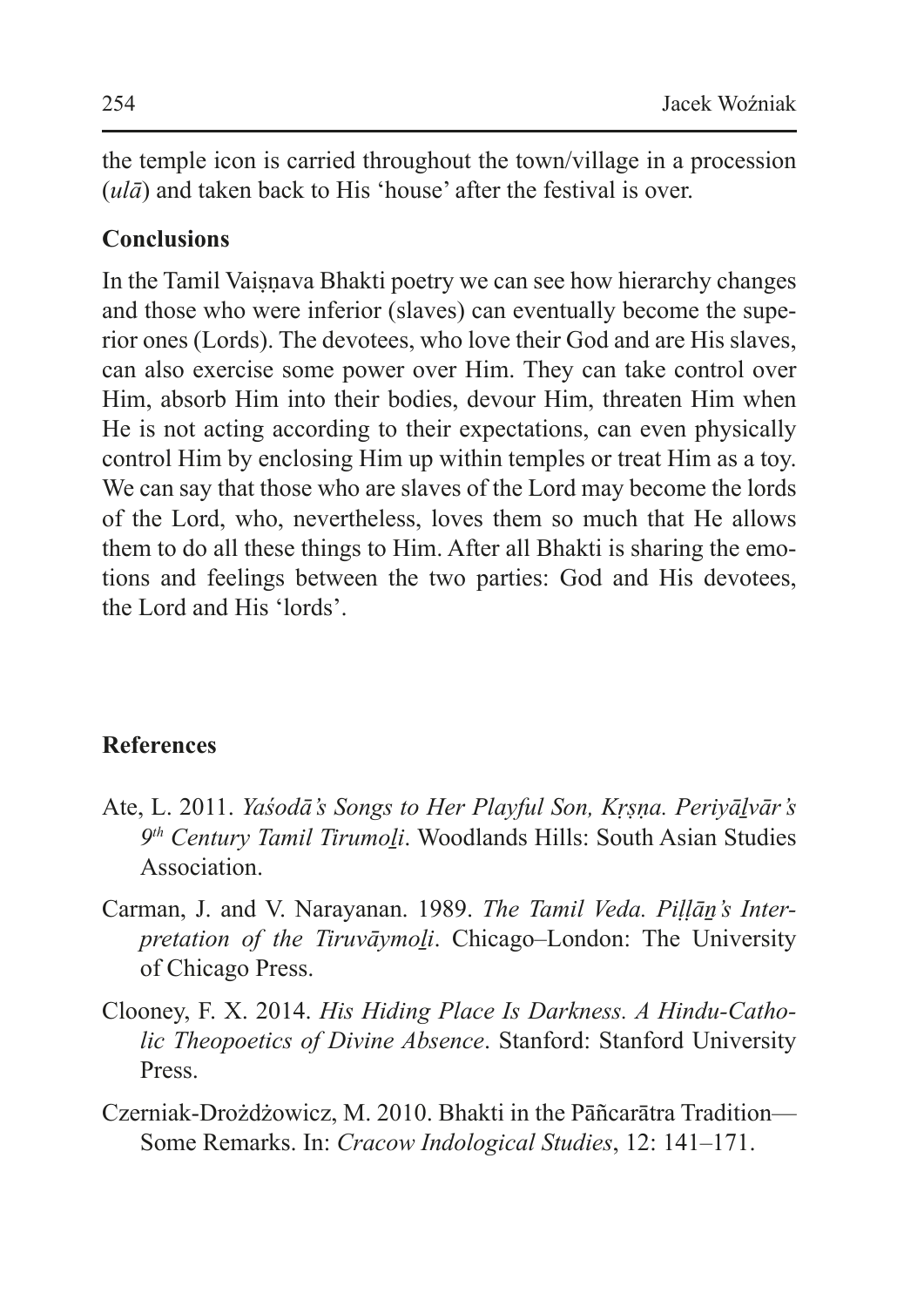- Davis, R. H. 2004. A Muslim Princess in the Temples of Visnu. In: *International Journal of Hindu Studies*, 8(1–3): 137–156.
- Dehejia, V. 1988. *Slaves of the Lord. The Path of the Tamil Saints*. New Delhi: Munshiram Manoharlal Publishers Pvt. Ltd.
- Dubianski, A. M. 2000. *Ritual and Mythological Sources of the Early Tamil Poetry*. Groningen: Egbert Forsten.
- Eck, D. L. 1985. *Darśan. Seeing the Divine Image in India*. Chambersburg: Anima (1<sup>st</sup> ed. 1981).
- Hardy, F. 1994. *The Religious Culture of India. Power, Love and Wisdom*. Cambridge–New York: Cambridge University Press.
- Hardy, F. 2001. *Viraha-Bhakti. The Early History of Kṛṣṇa Devotion in South India*. New Delhi: Oxford University Press (1<sup>st</sup> ed. 1983).
- Hart, G. L. 1973. Woman and theSacred inAncient Tamilnad. In: *The Journal ofAsian Studies*, 32(2): 233–250. https://doi.org/10.2307/2052342.
- Hart, G. L. 1976. *The Relation between Tamil and Classical Sanskrit Literature*. Wiesbaden: Otto Harrassowitz.
- Hopkins, S. P. 2003. *Singing the Body of God. The Hymns of Vedāntadeśika in Their South Indian Tradition*. New Delhi: Oxford University Press (1<sup>st</sup> ed. 2002).
- Jagadeesan, N. 1989. *Collected Papers on Tamil Vaishnavism*. Madurai: Ennes Publications.
- Kōpālayyar, Ti. Vē. (ed.). 2006. *Tirumaṅkaiyāḻvār aruḷiya paṉuval āṟaṉuḷ Periya tirumoḻi*. *Periyavāccāṉ Piḷḷai uraiyiṉ tamiḻākkam*. *Vol. I–II*. Tañcāvūr: Teyvac Cēkkiḻār caivacittāntap pāṭacālai.
- Malamoud, Ch. 1998. *Cooking the World. Ritual and Thought in Ancient India*. D. White (transl.). Delhi: Oxford University Press (1<sup>st</sup> ed. 1996).
- Masilamani-Meyer, E. 2004. *Guardians of Tamilnadu. Folk Deities, Folk Religion, Hindu Themes*. Halle: Verlag der Franckeschen Stiftungen zu Halle.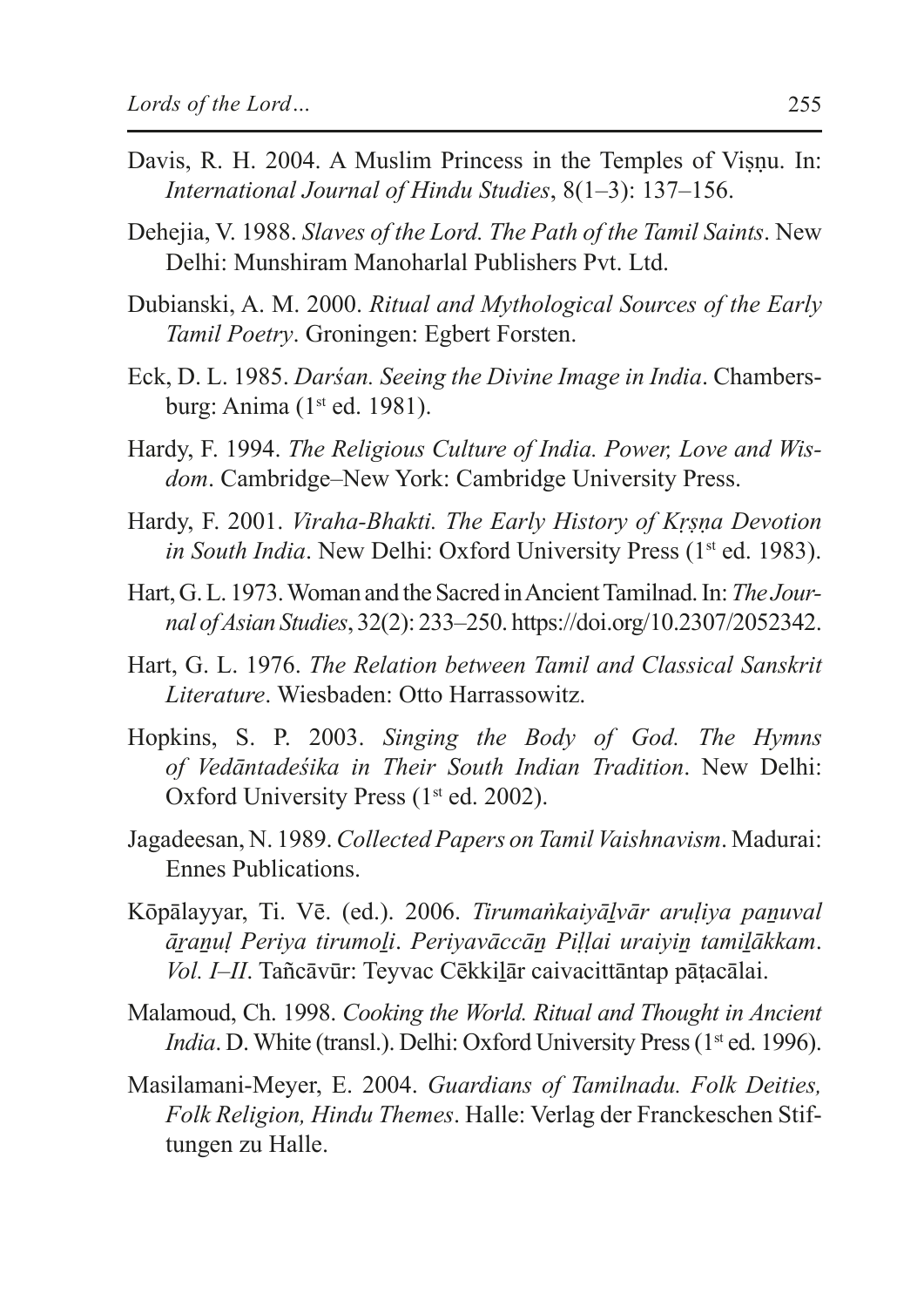- Narayanan, V. 1985. Arcāvatāra. On Earth as He Is in Heaven. In: J. P. Waghorne and N. Cutler (eds). *Gods of Flesh / Gods of Stone. The Embodiment of Divinity in India*. Chambersburg: Anima: 53–66.
- Narayanan, V. 1987. *The Way and the Goal. Expressions of Devotion in the Early Śrī Vaiṣṇava Tradition*. Washington, D.C.: Institute for Vaishnava Studies / Center for the Study of World Religions, Harvard University.
- O'Flaherty, W. D. 1980. Inside and Outside the Mouth of God: The Boundary between Myth and Reality. In: *Daedalus*, 109(2): 93–125.
- Palaniappan, S. 2004. Ālvār or Nāyanār: The Role of Sound Variation, Hypercorrection and Folk Etymology in Interpreting the Nature of Vaisnava Saint-Poets. In: J.-L. Chevillard and E. Wilden (eds). *South-Indian Horizons. Felicitation Volume for François Gros on the Occasion of His 70th Birthday*. Pondicherry: Institut Français de Pondichéry/École Française d'Extrême-Orient: 63–84.
- Rajam, V. S. 1986. *Aṇaṅku.* A Notion Semantically Reduced to Signify Female Sacred Power. In: *Journal of the American Oriental Society*, 106(2): 257–272. https://doi.org/10.2307/601590.
- Ramanujan, A. K. 1993. *Hymns for the Drowning. Poems for Viṣṇu by Nammālvār*. New Delhi: Penguin Books (1<sup>st</sup> ed. 1981).
- *Tamil Lexicon*. *Vol. I–VI with the Supplement*. 1982. Madras: University of Madras ( $1<sup>st</sup>$  ed. 1924–1936).
- *Vaiṇava urainaṭai varalāṟṟu muṟait tamiḻp pērakarāti*. Vol. I–III. 2001. Ceṉṉai: Cānti cātaṉā.
- Warder, A. K. 1994. *Indian Kāvya Literature*. Vol. IV. *The Ways of Originality (Bāṇa to Dāmodaragupta)*. Delhi: Motilal Banarsidass Publishers Private Limited (1<sup>st</sup> ed. 1983).
- Vēṅkaṭacāmi Reṭṭiyār, Ki. (ed.). 2000. *Mayarvaṟa matinalam aruḷappeṟṟa āḻvārkaḷ aruḷicceyta tamiḻ vētamākiya Nālāyira tivviyap pirapantam*. Cennai: Tiruvēṅkatattān tirumanram (1<sup>st</sup> ed. 1973).